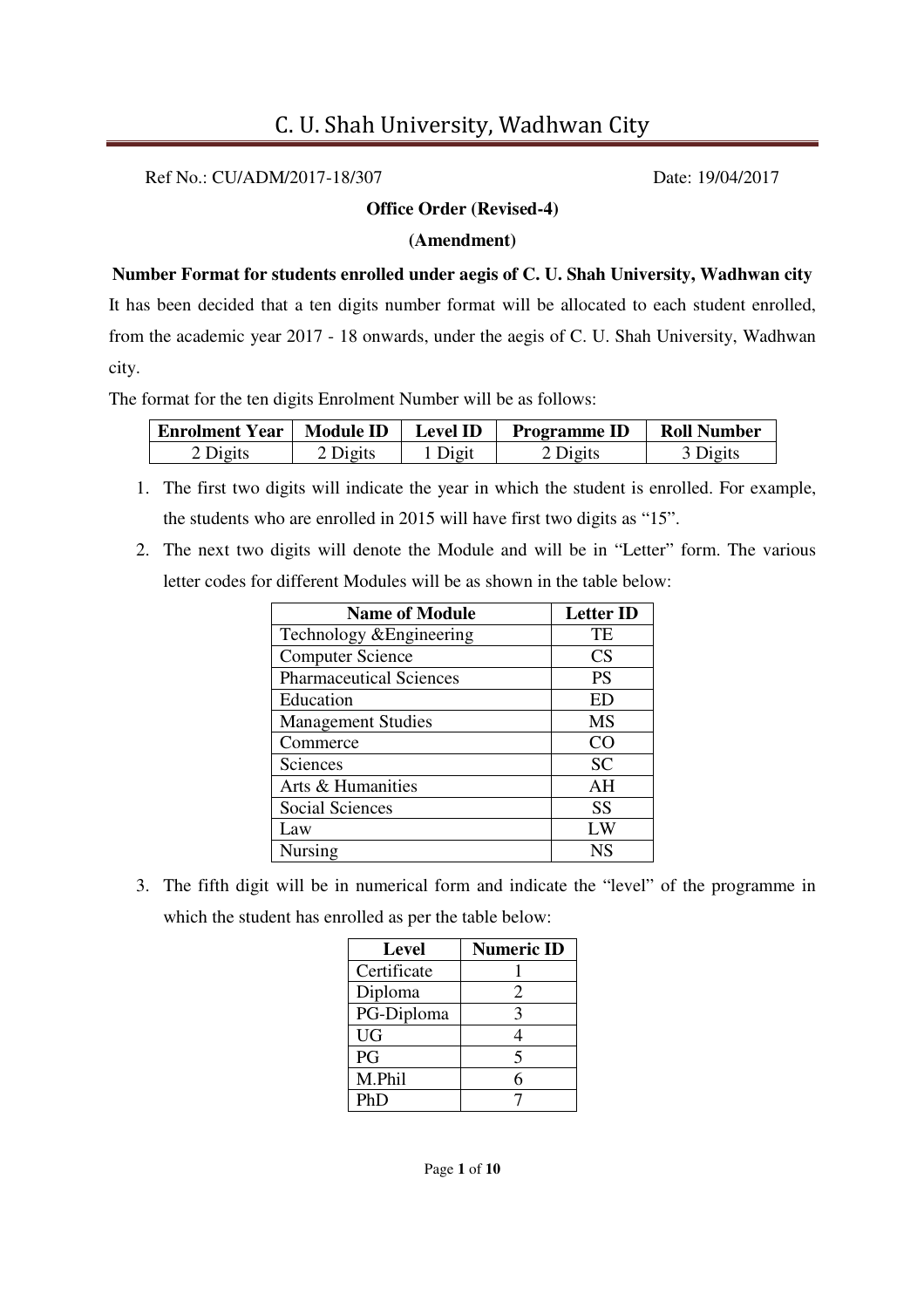4. The next two digits will indicate the programme, the details of which are given in the following tables:

## **A. Faculty of Technology & Engineering**

Table 1: Diploma Engineering

| <b>Programme</b>                        | <b>Numeric ID</b> |
|-----------------------------------------|-------------------|
| Civil Engineering                       |                   |
| <b>Computer Engineering</b>             | 03                |
| <b>Electrical Engineering</b>           | 04                |
| Electronics & Communication Engineering | 05                |
| <b>Mechanical Engineering</b>           | 19                |

Table 2: Bachelor in Technology & Engineering

| <b>Programme</b>                        | <b>Numeric ID</b> |
|-----------------------------------------|-------------------|
| Automobile Engineering                  |                   |
| Civil Engineering                       | 02                |
| <b>Computer Engineering</b>             | 03                |
| Electrical & Electronics Engineering    | 06                |
| <b>Electrical Engineering</b>           | 04                |
| Electronics & Communication Engineering | 05                |
| <b>Information Technology</b>           | 07                |
| Instruments & Control Engineering       | 08                |
| Mechanical Engineering                  | 09                |

Table 3: Masters in Technology & Engineering

| <b>Programme</b>                        | <b>Numeric ID</b> |
|-----------------------------------------|-------------------|
| <b>Computer Engineering</b>             |                   |
| Electronics & Communication Engineering | 05                |
| <b>Mechanical Engineering</b>           | ( ) ( )           |
| VLSI and Embedded System Design         |                   |

Table 4: Doctor of Philosophy in Technology & Engineering

| Programme                               | <b>Numeric ID</b> |
|-----------------------------------------|-------------------|
| Automobile Engineering                  |                   |
| Civil Engineering                       | 02                |
| <b>Computer Engineering</b>             | 03                |
| Electrical & Electronics Engineering    | 06                |
| <b>Electrical Engineering</b>           | 04                |
| Electronics & Communication Engineering | 05                |
| <b>Information Technology</b>           | 07                |
| Instruments & Control Engineering       | 08                |
| Mechanical Engineering                  | 09                |
| <b>Chemical Engineering</b>             |                   |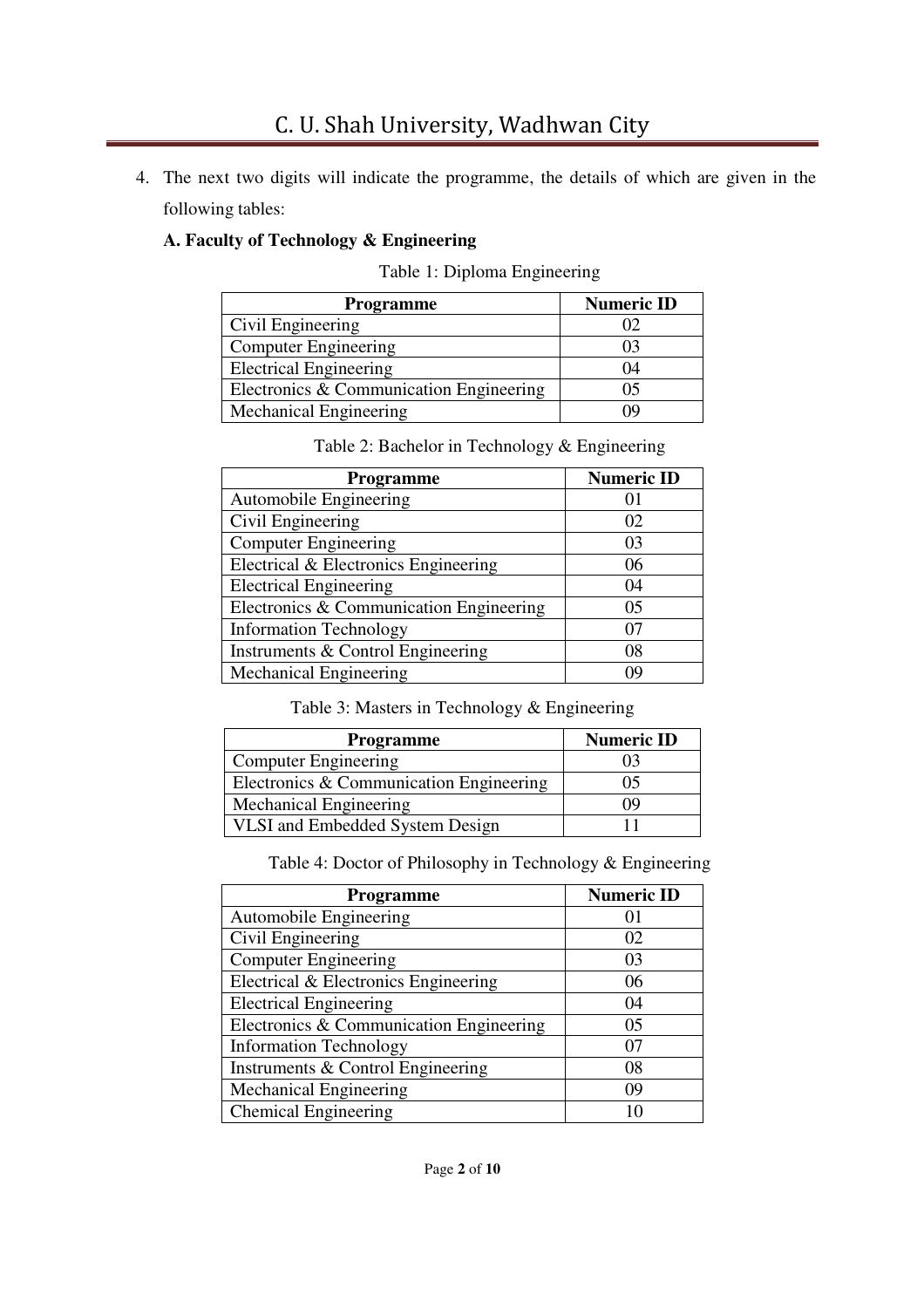In case, new programmes are started either in Diploma Engineering or Masters in Technology & Engineering, codes given in Table 2 above will be applicable for respective branches.

## **B. Faculty of Computer Science**

Table 1: PG-Diploma in Computer Applications

| <b>Programme</b>             | <b>Numeric ID</b> |
|------------------------------|-------------------|
| <b>Computer Applications</b> |                   |

Table 2: Bachelor of Computer Applications

| <b>Programme</b>             | <b>Numeric ID</b> |
|------------------------------|-------------------|
| <b>Computer Applications</b> | 01                |

Table 3: Masters in Computer Applications

| <b>Programme</b>            | <b>Numeric ID</b> |
|-----------------------------|-------------------|
| MCA (three years)           |                   |
| MCA (two years)             |                   |
| Integrated MCA (five years) | 03                |

Table 4: Bachelor of Science

| <b>Programme</b>                | <b>Numeric ID</b> |
|---------------------------------|-------------------|
| <b>Informational Technology</b> |                   |

Table 5: Masters in Science

| <b>Programme</b>                | <b>Numeric ID</b> |
|---------------------------------|-------------------|
| Integrated CA & IT              | 05                |
| Web Technology                  | 06                |
| <b>Informational Technology</b> |                   |

Table 6: Masters in Philosophy

| <b>Programme</b>              | <b>Numeric ID</b> |  |
|-------------------------------|-------------------|--|
| <b>Computer Science</b>       | 04                |  |
| Table 7: Doctor of Philosophy |                   |  |

| <b>Programme</b>        | <b>Numeric ID</b> |
|-------------------------|-------------------|
| <b>Computer Science</b> | 04                |

## **C. Faculty of Pharmaceutical Sciences**

Table 1: Bachelor of Pharmaceutical Sciences

| Programme                      | <b>Numeric ID</b> |
|--------------------------------|-------------------|
| <b>Pharmaceutical Sciences</b> |                   |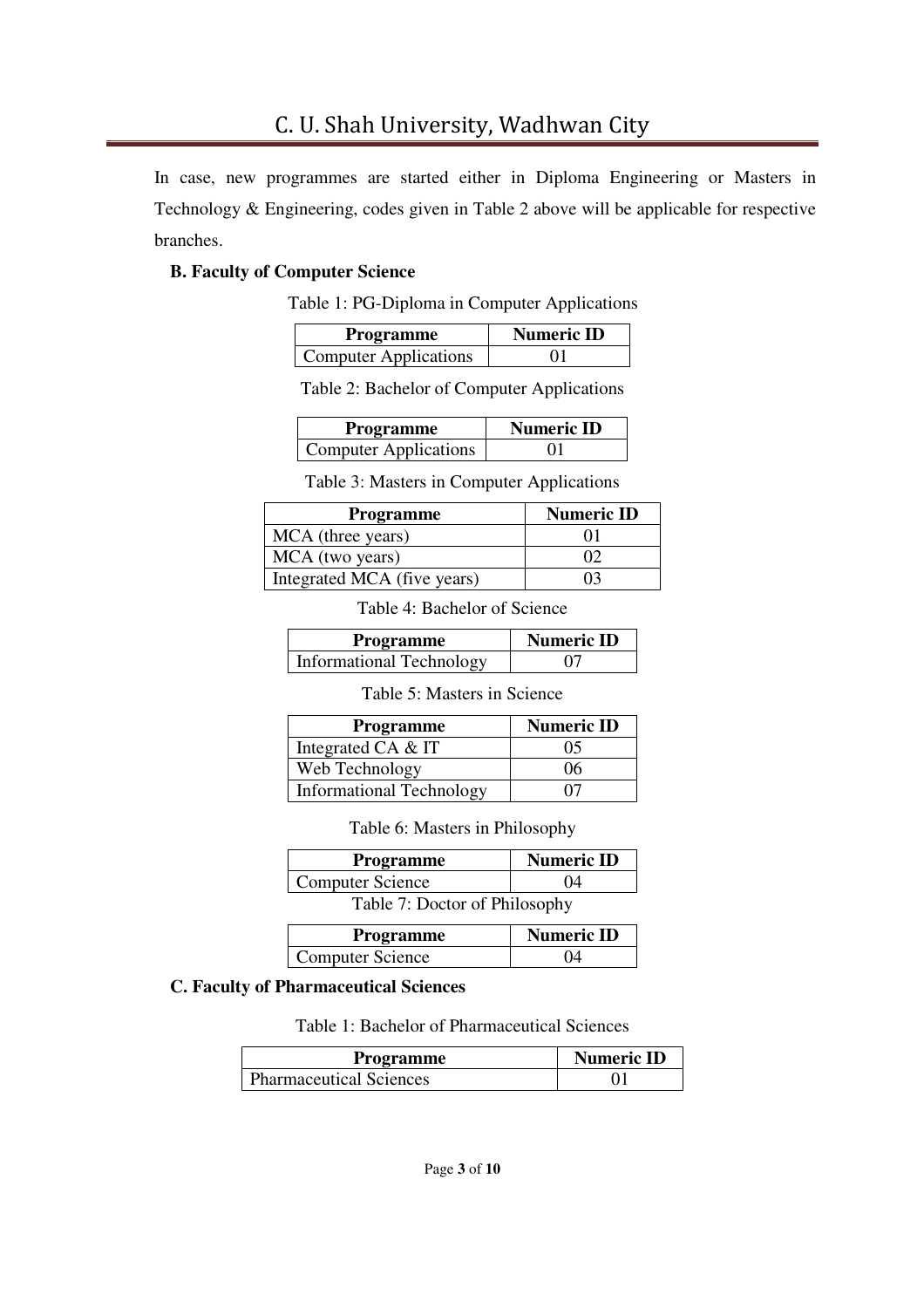| Programme                        | <b>Numeric ID</b> |
|----------------------------------|-------------------|
| <b>Pharmaceutical Analysis</b>   |                   |
| <b>Pharmaceutical Technology</b> |                   |
| Pharmaceutics                    |                   |
| Pharmacology                     | ٦4                |
| <b>Quality Assurance</b>         |                   |

#### Table 2: Masters in Pharmaceutical Sciences

Table 3: Doctor of Philosophy in Pharmaceutical Sciences

| <b>Programme</b>                      | <b>Numeric ID</b> |
|---------------------------------------|-------------------|
| <b>Pharmaceutical Analysis</b>        |                   |
| <b>Pharmaceutical Technology</b>      | 02                |
| Pharmaceutics                         | 03                |
| Pharmacology                          | 04                |
| <b>Quality Assurance</b>              | 0 <sub>5</sub>    |
| Pharmaceutical Marketing & Management | 06                |
| Pharmacognosy & Phytochemistry        | ሰ7                |
| <b>Pharmaceutical Chemistry</b>       | N8                |

#### **D. Faculty of Education**

Table 1: Bachelor of Education

| Programme | <b>Numeric ID</b> |
|-----------|-------------------|
| Education |                   |

#### Table 2: Master of Education

| Programme        | <b>Numeric ID</b> |
|------------------|-------------------|
| <b>Education</b> |                   |

#### Table 3: Master in Philosophy

| Programme | <b>Numeric ID</b> |
|-----------|-------------------|
| Education |                   |

Table 4: Doctor of Philosophy in Education

| Programme | <b>Numeric ID</b> |
|-----------|-------------------|
| Education |                   |

## **E. Faculty of Management Studies**

Table 1: Bachelor of Business Administration

| <b>Programme</b>               | <b>Numeric ID</b> |
|--------------------------------|-------------------|
| <b>Business Administration</b> |                   |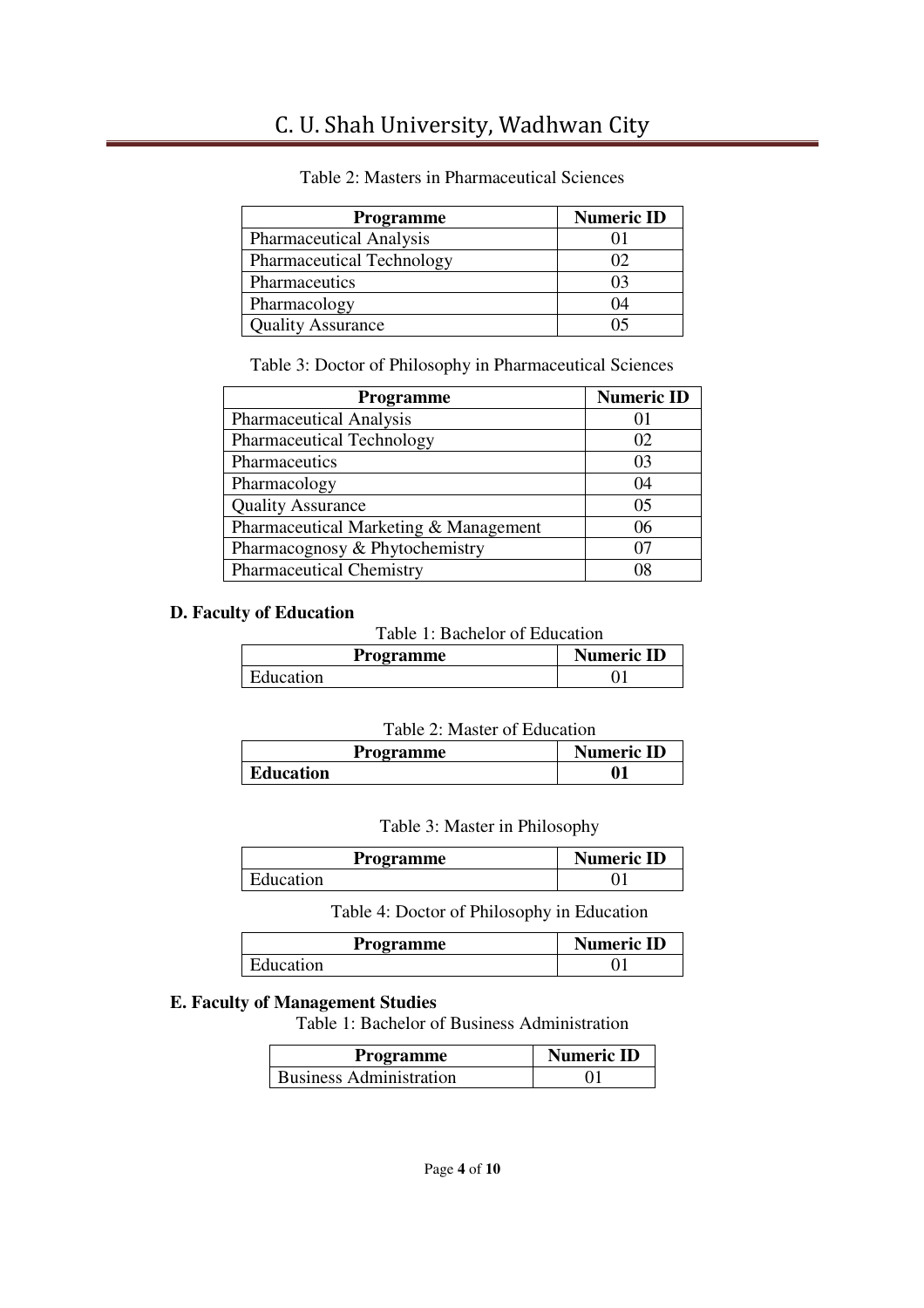| Table 2: Master in Applied Management |  |  |  |
|---------------------------------------|--|--|--|
|---------------------------------------|--|--|--|

| <b>Programme</b>          | <b>Numeric ID</b> |
|---------------------------|-------------------|
| <b>Applied Management</b> |                   |

#### Table 3: Masters in Business Administration

| <b>Programme</b>               | <b>Numeric ID</b> |
|--------------------------------|-------------------|
| <b>Business Administration</b> |                   |

Table 4: Masters in Business Administration (Integrated)

| Programme                      | <b>Numeric ID</b> |
|--------------------------------|-------------------|
| <b>Business Administration</b> |                   |

Table 5: Master of Philosophy in Business Administration

| Programme                      | <b>Numeric ID</b> |
|--------------------------------|-------------------|
| <b>Business Administration</b> |                   |

Table 5: Doctor of Philosophy in Business Administration

| Programme                                     | <b>Numeric ID</b> |
|-----------------------------------------------|-------------------|
| <b>Business Administration and Management</b> |                   |

#### **F. Faculty of Commerce**

Table 1: Bachelor of Commerce

| <b>Programme</b>    | <b>Numeric ID</b> |
|---------------------|-------------------|
| Commerce (Gujarati) | 01                |
| Commerce (English)  |                   |

Table 2: Masters in Commerce

| <b>Programme</b>    | <b>Numeric ID</b> |
|---------------------|-------------------|
| Commerce (Gujarati) | 01                |
| Commerce (English)  | Ω                 |

Table 3: Master of Philosophy in Commerce

| <b>Programme</b>    | <b>Numeric ID</b> |
|---------------------|-------------------|
| Commerce (Gujarati) | 01                |
| Commerce (English)  | Ω                 |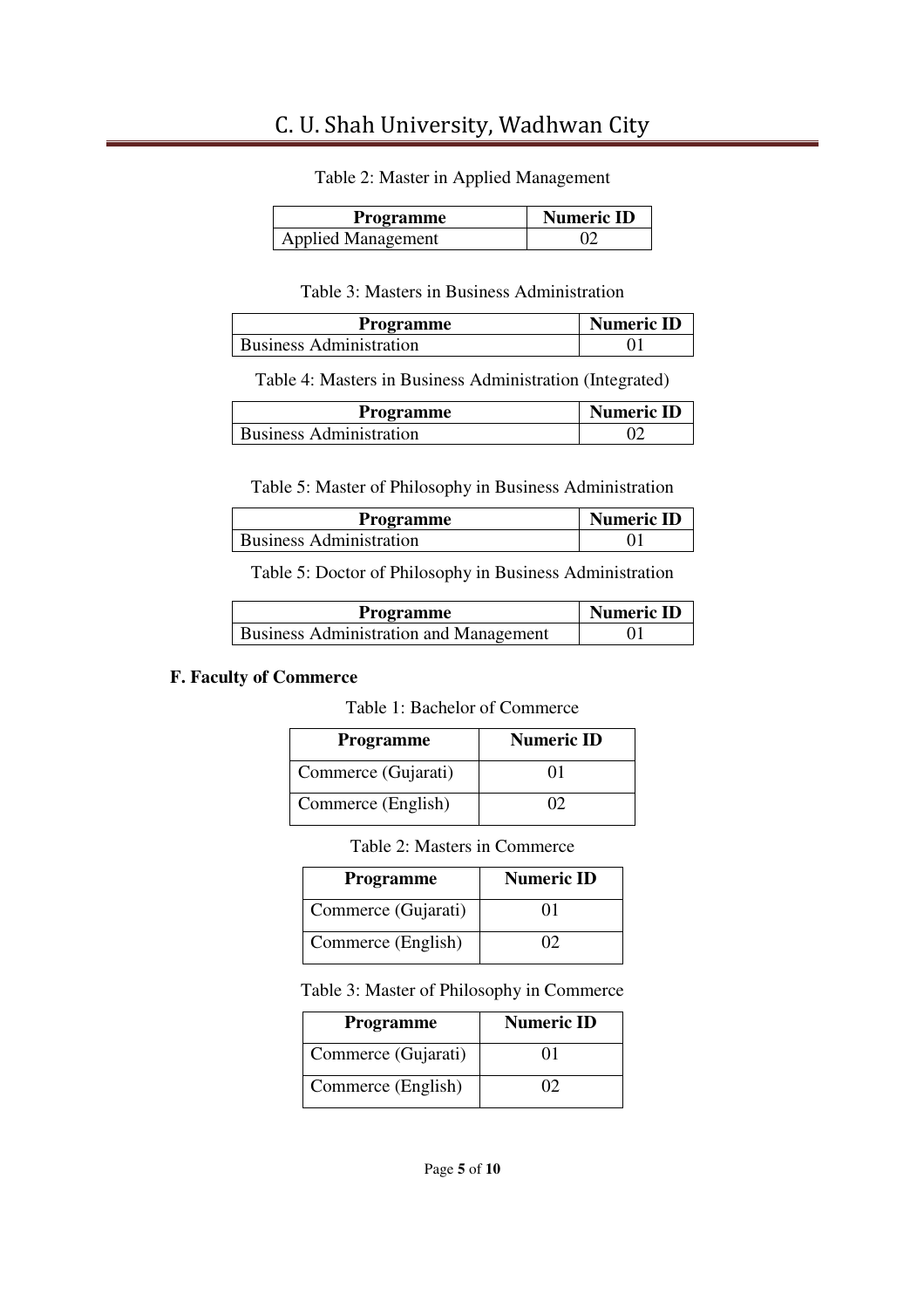| <b>Programme</b>    | <b>Numeric ID</b> |
|---------------------|-------------------|
| Commerce (Gujarati) | 9 H L             |
| Commerce (English)  | Ω                 |

Table 4: Doctor of Philosophy in Commerce

#### **G. Faculty of Sciences**

Table 1: PG-Diploma in Life Science

| <b>Programme</b>                                    | <b>Numeric ID</b> |
|-----------------------------------------------------|-------------------|
| Post Graduate Diploma in Medical Laboratory         | 13                |
| Technology                                          |                   |
| Post Graduate Diploma in Medical Imaging Radiology  | 14                |
| Technology                                          |                   |
| <b>Post Graduate Diploma in ECG Technology</b>      | 15                |
| <b>Post Graduate Diploma in Dialysis Technology</b> | 16                |
| Post Graduate Diploma in Emergency Medical Care     | 17                |
| <b>Technology</b>                                   |                   |

Table 2: Bachelor of Science

| <b>Programme</b>   | <b>Numeric ID</b> |
|--------------------|-------------------|
| Chemistry          |                   |
| <b>Mathematics</b> | O2                |
| Physics            | l I 3             |
| Botany             |                   |

#### Table 3: Bachelor of Life Science

| <b>Programme</b>                            | <b>Numeric ID</b> |
|---------------------------------------------|-------------------|
| <b>Bioinformatics</b>                       | 06                |
| Biotechnology                               | 07                |
| Microbiology                                | 09                |
| Clinical Lab. Technology                    | 10                |
| Operation Theatre & Anesthesia Technology   |                   |
| <b>Imaging Medical Radiology Technology</b> | 12                |
| Biochemistry                                |                   |

Table 4: Master in Science

| <b>Programme</b> | <b>Numeric ID</b> |
|------------------|-------------------|
| Chemistry        |                   |
| Mathematics      | ( ) 7             |
| Physics          | 03                |
| Botany           |                   |

Page **6** of **10** Table 5: Master in Life Science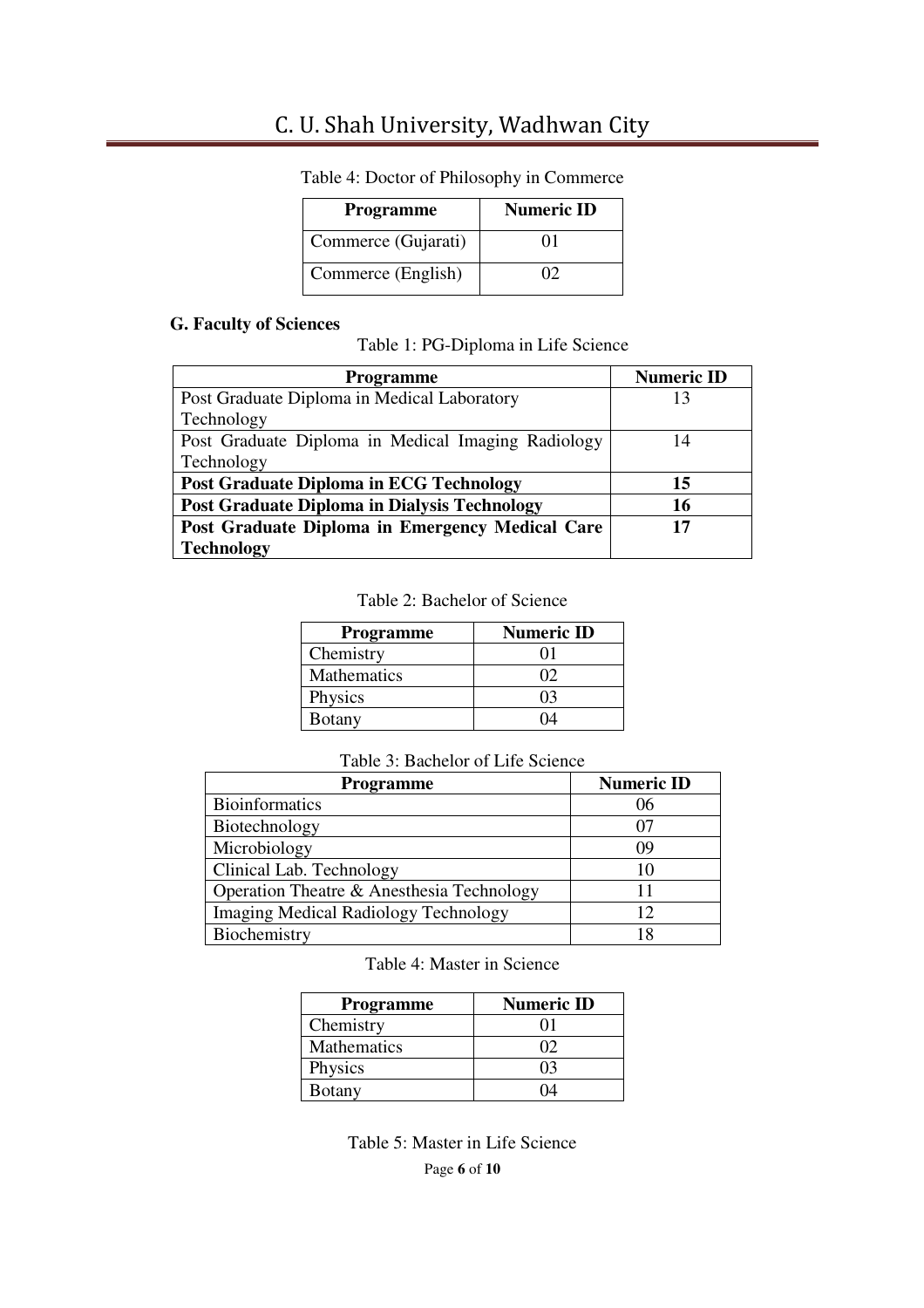| <b>Programme</b>      | <b>Numeric ID</b> |
|-----------------------|-------------------|
| <b>Bioinformatics</b> | 06                |
| Biotechnology         | 07                |
| Pharmaceutical        | 08                |
| Chemistry             |                   |
| Microbiology          | ' JC              |
| Biochemistry          | 18                |

Table 6: Master of Philosophy in Sciences

| <b>Programme</b>      | <b>Numeric ID</b> |
|-----------------------|-------------------|
| Chemistry             | 01                |
| Mathematics           | 02                |
| Physics               | 03                |
| Botany                | 04                |
| <b>Statistics</b>     | 05                |
| <b>Bioinformatics</b> | 06                |
| Biotechnology         | 07                |
| Pharmaceutical        | 08                |
| Chemistry             |                   |
| Microbiology          | 09                |
| Biochemistry          | 18                |

Table 7: Doctor of Philosophy in Sciences

| Programme             | <b>Numeric ID</b> |
|-----------------------|-------------------|
| Chemistry             | $\Omega$          |
| Mathematics           | 02                |
| Physics               | 03                |
| <b>Botany</b>         | 04                |
| <b>Statistics</b>     | 05                |
| <b>Bioinformatics</b> | 06                |
| Biotechnology         | 07                |
| Microbiology          | 09                |
| Biochemistry          | 18                |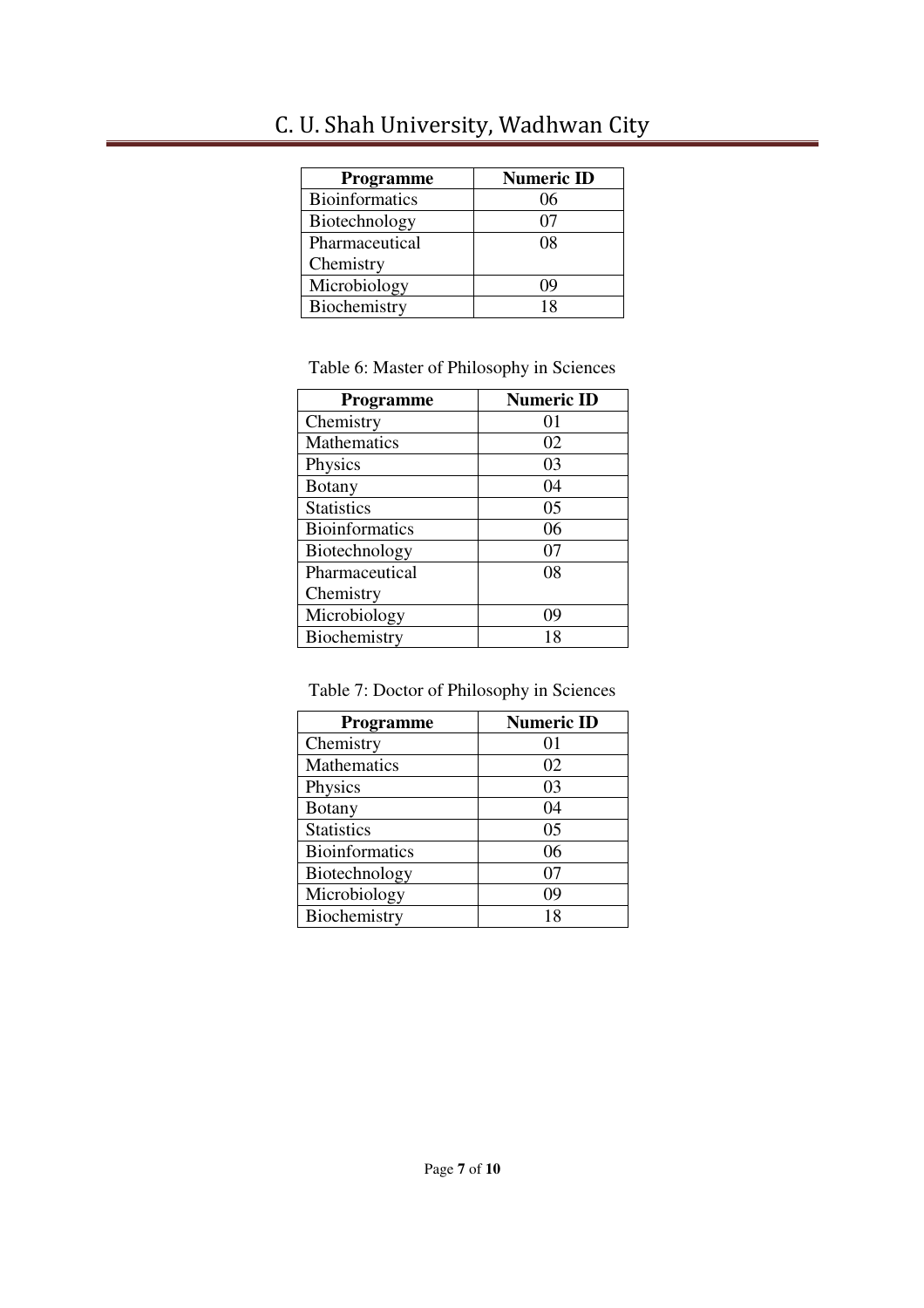## **H. Faculty of Arts and Humanities**

| <b>Programme</b>                | <b>Numeric ID</b> |
|---------------------------------|-------------------|
| English                         | 01                |
| Economics                       | 02                |
| Gujarati                        | 03                |
| History                         | 04                |
| Hindi                           | 05                |
| Jainism                         | 06                |
| Psychology                      | 07                |
| Sanskrit                        | 08                |
| Sociology                       | 09                |
| Vedic Sciences                  | 10                |
| Library & Information Science   | 11                |
| <b>Political Science</b>        | 12                |
| Journalism & Mass Communication | 13                |

## Table 1: Bachelor of Arts

#### Table 2: Master in Arts

| <b>Programme</b>              | <b>Numeric ID</b> |
|-------------------------------|-------------------|
| English                       | 01                |
| Economics                     | 02                |
| Gujarati                      | 03                |
| History                       | 04                |
| Hindi                         | 05                |
| Jainism                       | 06                |
| Psychology                    | 07                |
| Sanskrit                      | 08                |
| Sociology                     | 09                |
| <b>Vedic Sciences</b>         | 10                |
| Library & Information Science | 11                |
| <b>Political Science</b>      | 12                |
| <b>Diaspora Studies</b>       | 13                |

Table 3: Master of Philosophy in Arts & Humanities

| Programme  | <b>Numeric ID</b> |
|------------|-------------------|
| English    | 01                |
| Economics  | 02                |
| Gujarati   | 03                |
| History    | 04                |
| Hindi      | 05                |
| Jainism    | 06                |
| Psychology |                   |
| Sanskrit   |                   |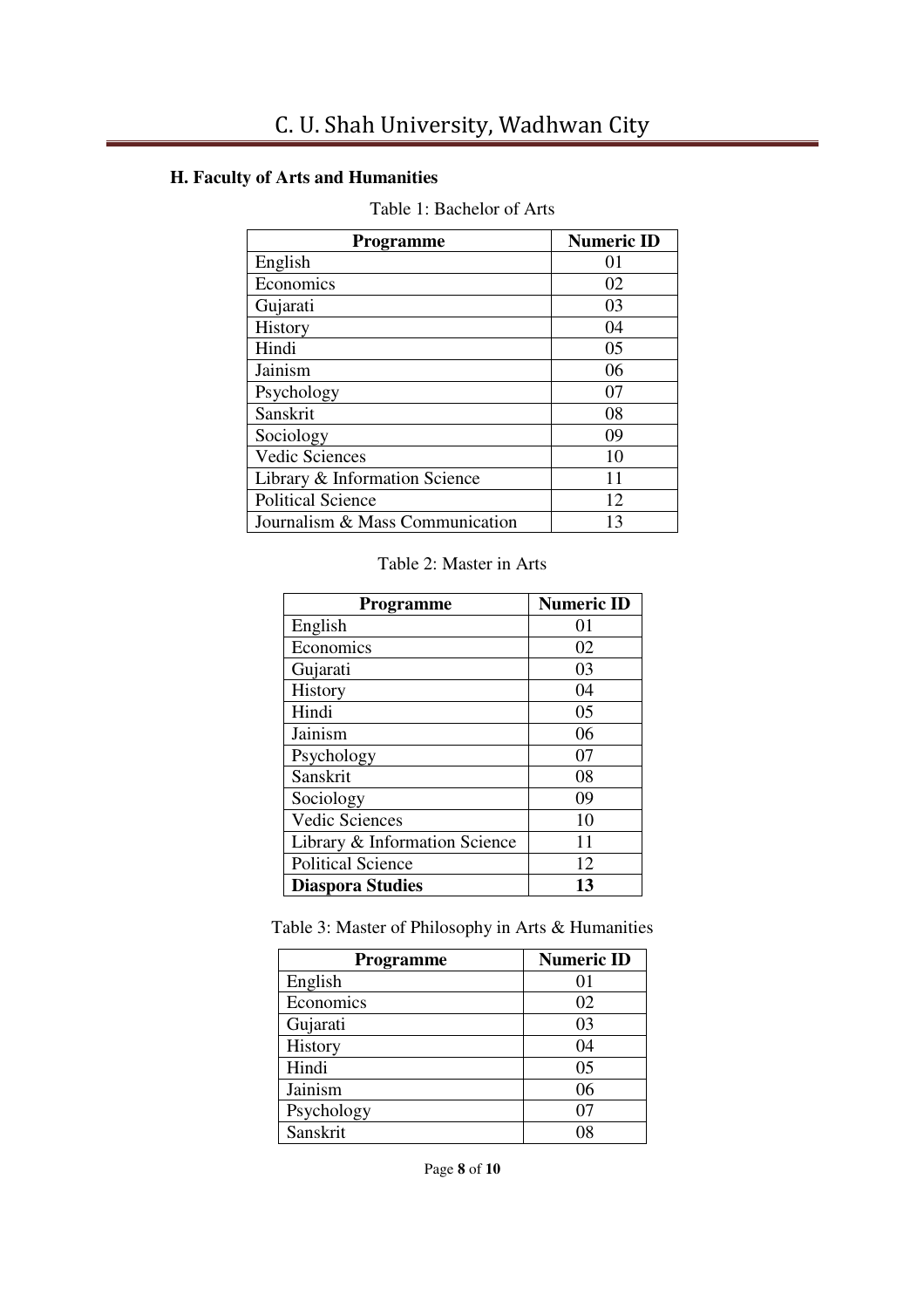| Sociology                     | ()9 |
|-------------------------------|-----|
| <b>Vedic Sciences</b>         | 10  |
| Library & Information Science |     |
| <b>Political Science</b>      | 12  |
| <b>Diaspora Studies</b>       | 13  |

Table 4: Doctor of Philosophy in Arts & Humanities

| Programme                     | <b>Numeric ID</b> |
|-------------------------------|-------------------|
| English                       | 01                |
| Economics                     | 02                |
| Gujarati                      | 03                |
| History                       | 04                |
| Hindi                         | 05                |
| Jainism                       | 06                |
| Psychology                    | 07                |
| Sanskrit                      | 08                |
| Sociology                     | 09                |
| <b>Vedic Sciences</b>         | 10                |
| Library & Information Science | 11                |
| <b>Political Science</b>      | 12                |

## **I. Faculty of Law**

#### Table 1: Bachelor of Law

| <b>Programme</b>             | <b>Numeric ID</b> |
|------------------------------|-------------------|
| Law $(L.L.B)$                |                   |
| Integrated Law (B.A.L.L.B)   |                   |
| Integrated Law (B.Com.L.L.B) |                   |

Table 2: Master of Law

| <b>Programme</b>       | <b>Numeric ID</b> |
|------------------------|-------------------|
| <b>Business Law</b>    |                   |
| <b>Environment Law</b> |                   |
| Human Rights           |                   |

Table 3: Master of Philosophy in Law

| Programme | <b>Numeric ID</b> |
|-----------|-------------------|
| Law       |                   |
|           |                   |

Table 4: Doctor of Philosophy in Law

| <b>Programme</b> | <b>Numeric ID</b> |
|------------------|-------------------|
| аw               |                   |